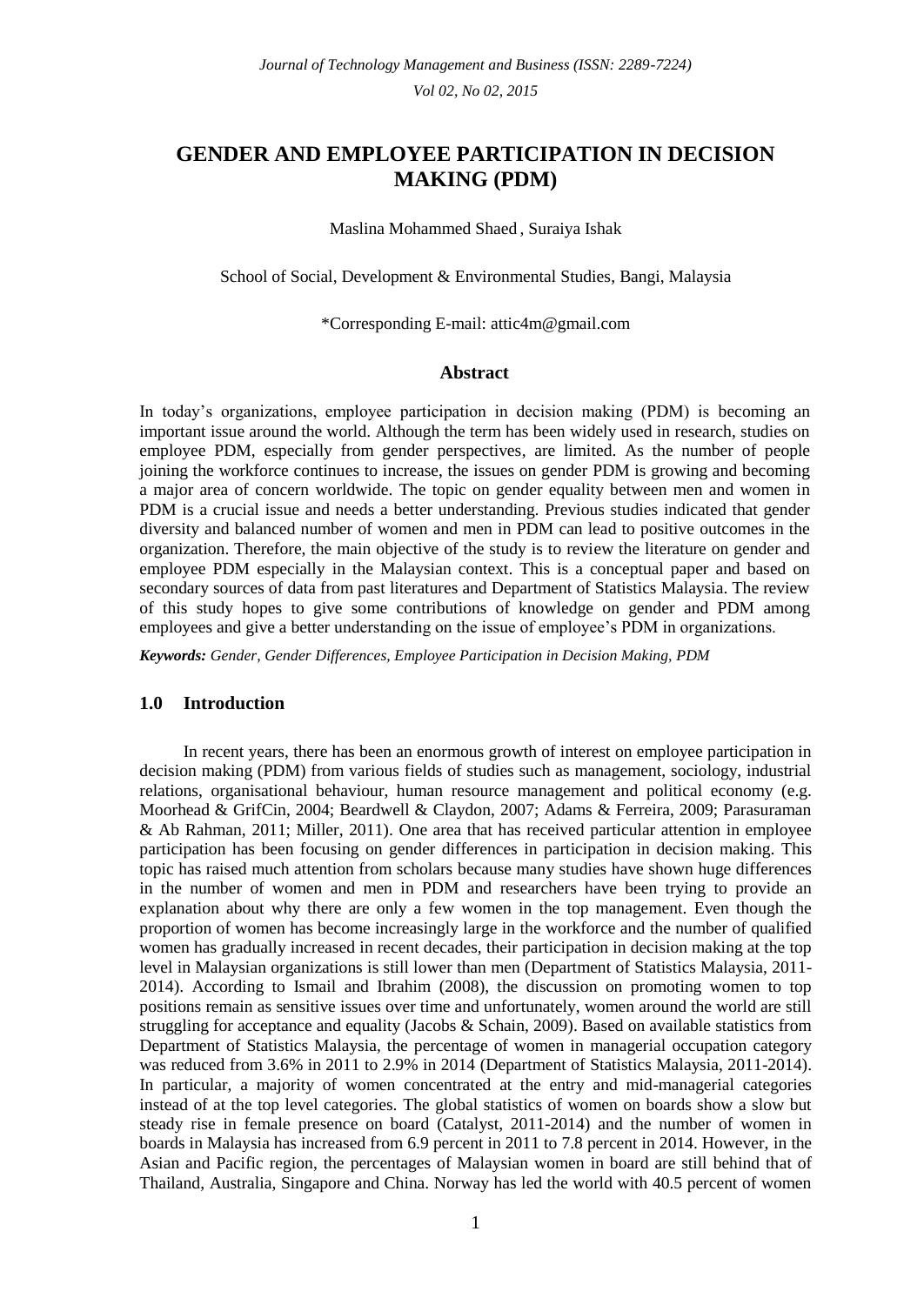| in boardrooms, followed by Sweden with 27.0 percent and Finland with 26.8 percent. Table 1       |
|--------------------------------------------------------------------------------------------------|
| reports the statistics of global board seats held by women based on Catalyst (2014). Catalyst is |
| among the first scholars that explore the importance of women to be in top management.           |

| No. | Country              | Percentage | No. | Country                     | Percentage |
|-----|----------------------|------------|-----|-----------------------------|------------|
| 1.  | Norway               | 40.5       | 23. | Italy                       | 8.2        |
| 2.  | Sweden               | 27.0       | 24. | China                       | 8.1        |
| 3.  | Finland              | 26.8       | 25. | Singapore                   | 7.9        |
| 4.  | United Kingdom       | 20.7       | 26. | <b>Malaysia</b>             | 7.8        |
| 5.  | France               | 18.3       | 27. | <b>Brazil</b>               | 7.7        |
| 6.  | Denmark              | 17.2       | 28. | New Zealand                 | 7.5        |
| 7.  | South Africa         | 17.1       | 29. | Greece                      | 7.0        |
| 8.  | Netherlands          | 17.0       | 30. | Indonesia                   | 6.0        |
| 9.  | <b>United States</b> | 16.9       | 31. | Mexico                      | 5.8        |
| 10. | Israel               | 16.6       | 32. | Russia                      | 4.8        |
| 11. | Germany              | 14.1       | 33. | India                       | 4.7        |
| 12. | Poland               | 13.6       | 34. | Taiwan                      | 4.4        |
| 13. | Turkey               | 12.7       | 35. | Portugal                    | 3.7        |
| 14. | Australia            | 12.3       | 36. | Chile                       | 2.8        |
| 15. | Canada               | 12.1       | 37. | South Korea                 | 1.9        |
| 16. | Austria              | 11.3       | 38. | Oman                        | 1.8        |
| 17. | Switzerland          | 10.0       | 39. | Kuwait                      | 1.7        |
| 18. | Thailand             | 9.7        | 40. | Bahrain                     | 1.7        |
| 19. | Hong Kong            | 9.6        | 41. | <b>United Arab Emirates</b> | 1.2        |
| 20. | Spain                | 9.5        | 42. | Japan                       | 1.1        |
| 21. | Belgium              | 9.2        | 43. | Qatar                       | 0.3        |
| 22. | Ireland              | 8.7        | 44. | Saudi Arabia                | 0.1        |

**Table 1**: Statistics of global board seats held by women

Source: Catalyst (Latest Updated on 29 April 2014)

Past researchers indicated that PDM enhances employee commitment to the organization (Helms, 2006), increases their sense of responsibilities, communication skills, decision making skills and quality of work life (Lipman, 1997). Moreover, past literature also showed that employee's participation in decision making can reduce the number of absenteeism, turnover and increase job satisfaction (Moorhead & GrifCin, 2004; Luthans, 2005). In contrast, low participation in decision making leads to frustration and boredom (Wolfson, 1998), low productivity, inefficiency and ineffectiveness (Awotua-Efebo, 1999).

#### **2.0 Research Problem**

As the Malaysian Vision 2020 is to drive the country to be more competitive and be a part of developed countries, the topic on employee PDM has become a crucial issue that every organization should take into consideration and needs more attention from various parties, especially public organizations. Even though this issue of employee participation in decision making has attracted the interest of management scholars, industrial relations researchers, education researchers, government considerations and corporate strategy as well as managers in organizations (e.g. Moorhead & GrifCin, 2004; Beardwell & Claydon, 2007; Adams & Ferreira, 2009; Parasuraman & Ab Rahman, 2011; Miller, 2011), inequalities between gender in PDM remain a big concern and an unresolved problem in most organizations around the world due to the huge gap between the number of women and men in PDM positions (Department of Statistics Malaysia, 2011-2014; Catalyst, 2011-2014). In Malaysia, one of the big efforts that have been made by the Malaysian government was to announce the two policies under the Ninth Malaysian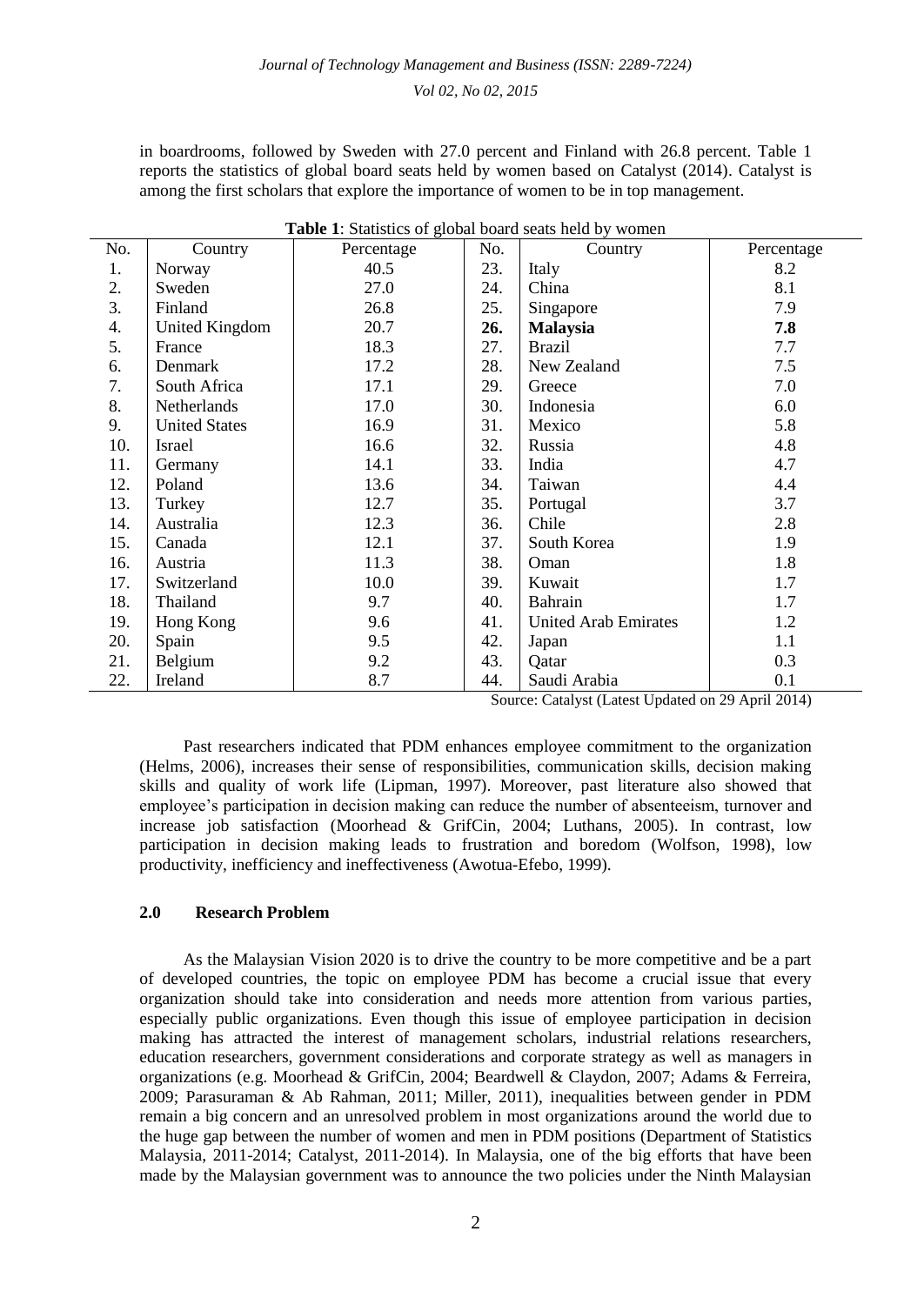Plan (Ninth Malaysian Plan, 2004; 2011) with a five-year time frame until 2016: (1) at least 30 percent of women to be in decision making positions in public sectors (August, 2004) (2) at least 30 percent of women to be in decision making positions in private sectors (June, 2011). Legislation and government policy play an important role to attract women in top positions. Other countries around the world that have also proposed legislation to support women participation in top positions are indicated in Table 2.

|    | <b>Table 2:</b> List of countries with quotas for women in top positions |                                   |                                                                                                                                                                                                                                                                                                                                                                                                                                                                                                                                                                                                                                                                                                                                                                                                      |  |
|----|--------------------------------------------------------------------------|-----------------------------------|------------------------------------------------------------------------------------------------------------------------------------------------------------------------------------------------------------------------------------------------------------------------------------------------------------------------------------------------------------------------------------------------------------------------------------------------------------------------------------------------------------------------------------------------------------------------------------------------------------------------------------------------------------------------------------------------------------------------------------------------------------------------------------------------------|--|
|    | Country                                                                  | <b>Effective Date</b>             | Quotas                                                                                                                                                                                                                                                                                                                                                                                                                                                                                                                                                                                                                                                                                                                                                                                               |  |
| 1. | Malaysia                                                                 | 27 June 2011<br>until 2016        | The Prime Minister Datuk Seri Najib Tun Razak announced:<br>$\overline{\phantom{a}}$<br>At least 30 percent representation of women in decision-<br>making position in private sector<br>At least 30 percent representation of women in decision-<br>٠<br>making position in public sector (effective in 2004).                                                                                                                                                                                                                                                                                                                                                                                                                                                                                      |  |
| 2. | Norway                                                                   | 2005 until 1<br>January 2008      | Norway became the first country to introduce board gender<br>$\overline{\phantom{a}}$<br>quotas in 2005 under the Norwegian Public Limited Liability<br>Companies Act to state:<br>If the board of directors have two or three members, both<br>sexes shall be represented.<br>If the board of directors have four or five members, each<br>$\bullet$<br>sex shall be represented by at least two directors.<br>If the board of directors have six to eight members, each<br>٠<br>sex shall be represented by at least three directors.<br>If the board of directors have nine members, each sex<br>$\bullet$<br>shall be represented by at least four directors.<br>If the board of directors have more than nine members,<br>each sex shall be represented by at least 40 percent of<br>directors. |  |
| 3. | India                                                                    |                                   | The Ministry of Corporate Affairs proposes to make it<br>$\qquad \qquad \blacksquare$<br>mandatory for companies having five or more independent<br>directors on a board to have at least one independent female<br>director.                                                                                                                                                                                                                                                                                                                                                                                                                                                                                                                                                                        |  |
| 4. | European                                                                 |                                   | As mentioned in the Treaty of Rome of 1957, Viviane<br>European<br>Commissioner<br>Reding,<br>has<br>proposed<br>the<br>legislation:<br>Requiring a 30 percent rate of women by 2015,<br>expanding to 40 percent by 2020.                                                                                                                                                                                                                                                                                                                                                                                                                                                                                                                                                                            |  |
| 5. | Belgium                                                                  | Published on 14<br>September 2011 | The Belgian Law on gender diversity:<br>$\qquad \qquad \blacksquare$<br>A minimum $\frac{1}{3}$ male directors and $\frac{1}{3}$ female directors.                                                                                                                                                                                                                                                                                                                                                                                                                                                                                                                                                                                                                                                   |  |
| 6. | France                                                                   | 1 January 2017                    | The French Law:<br>The proportion of women and men directors should not<br>be below 40 percent.<br>When the board includes eight directors or less, the<br>difference between the numbers of directors of each<br>gender should not be higher than two.                                                                                                                                                                                                                                                                                                                                                                                                                                                                                                                                              |  |
| 7. | Italy                                                                    | <b>July 2011</b>                  | Law 120 "Gender Balance on the Boards of Listed<br>Companies":<br>The less represented gender should get at least a fifth for<br>the first term and a third for the others, of the Boards of<br>Directors and Audit Committees.                                                                                                                                                                                                                                                                                                                                                                                                                                                                                                                                                                      |  |

**Table 2**: List of countries with quotas for women in top positions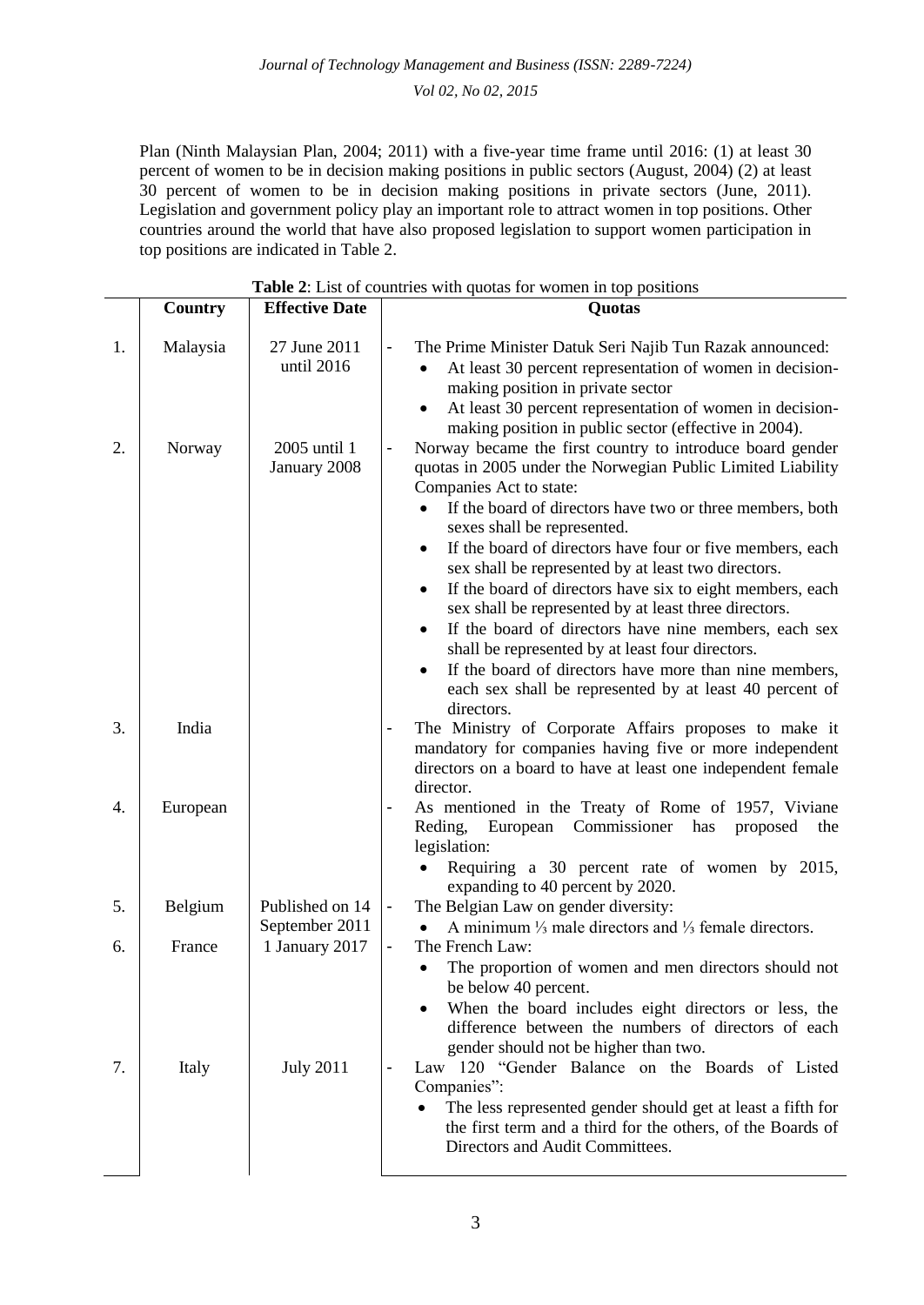*Journal of Technology Management and Business (ISSN: 2289-7224)* 

*Vol 02, No 02, 2015*

|    | Country            | <b>Effective Date</b>        | <b>Quotas</b>                                                                                                                                                                                   |
|----|--------------------|------------------------------|-------------------------------------------------------------------------------------------------------------------------------------------------------------------------------------------------|
| 8. | <b>Netherlands</b> | Approved in<br>December 2009 | At least 30 percent of board members to be men and<br>30 percent must be women by 2015                                                                                                          |
| 9. | Spain              | 2007 until 2015              | The Spanish Parliament passed a "Law of Equality" which<br>requires listed companies to nominate:<br>40 percent of all board seats, up to 60 percent of total<br>$\bullet$<br>board membership. |

Source: The Deloitte Global Center for Corporate Governance (2011)

However, although the percentage of women in decision making increased from 18.8 percent in 2004 to 33.0 percent in June 2015, overall, the number of women in Malaysia at top positions is still lower than men. This is supported by the statement of the Director of Non Aligned Movement (NAM) Institute of the Empowerment of Women, Tan Sri Dr. Rafiah Salim, who said that only the Federal Government has achieved the target of 32 percent but overall, the number of women's PDM is still far behind the 30 percent target (Utusan Malaysia, 2012). Even though the number of women in top management and decision making position has gradually increased, according to the Global Gender Gap Index (2013), Malaysia ranks 100 out of 136 countries in economic participation and opportunity between men and women. Previous studies indicated that the issues on a small number of women in top management is a result of low participation among women in the decision making process. There are evidences that showed that women in PDM are less than men in organizations (Miller, 2011; International Labour Organization, 1995). While a few research have been conducted on employee PDM in Malaysia (Parasuraman & Ab Rahman, 2011; Jabroun & Balakrishnan, 2000; Parasuraman, 2007; Suen, 2007; Singh, 2009; Aminudin, 2011; Ting, 2012), gender and employee PDM have not been explored. Therefore, it would be very important to review gender and employee PDM at the workplace and to have a better understanding regarding this issue so that gender imbalance in top management and PDM can be addressed.

# **3.0 Literature Review**

#### **3.1 Concept of Participation in Decision Making**

Basically, there are two common forms of employee PDM that have been widely discussed in the past literatures: 1) direct and 2) indirect participation (Heller, Pusic, Strauss & Wilpert, 1998; Markey, Gollan, Hodgkinson, Chouragui & Veersma, 2001; Harley, Hyman & Thompson, 2005). However, this article focuses mainly on direct participation, which refers to the individual participation or a group of employee's involvement in the decision-making process at the workplace (Bratton & Gold, 2003). Examples of direct participation are Quality Circles Group (QCC), Total Quality Management (TQM), ISO, 5S', Group Briefing and etc. Meanwhile, indirect participation takes place through work councils or employee unions that represent employee participation in decision making (Bratton & Gold, 2003). Cabrera, Ortega and Cabrera (2002), indicated that "direct participation involves the employee themselves". Direct participation is one of the management techniques that have been used in Japan, Australia, the UK, Europe, the USA and elsewhere including Malaysia to improve organization productivity (Davis & Lansbury, 1996; Morehead, Steele, Alexander, Stephen & Duffin, 1997; Cully, Woodland, O'Reilly, Dix, Millward, Bryson & Forth, 1998; Appelbaum, Bailey, Berg & Kalleberg, 2000; Benson & Lawler, 2003; Kersley, Alpin, Forth, Bryson, Bewley, Dix & Oxenbridge, 2006). Beardwell and Claydon (2007) defined employee participation as the distribution of power between the employer and employee in the decision-making process either in direct or indirect involvement. Employee PDM involved the process of sharing important information between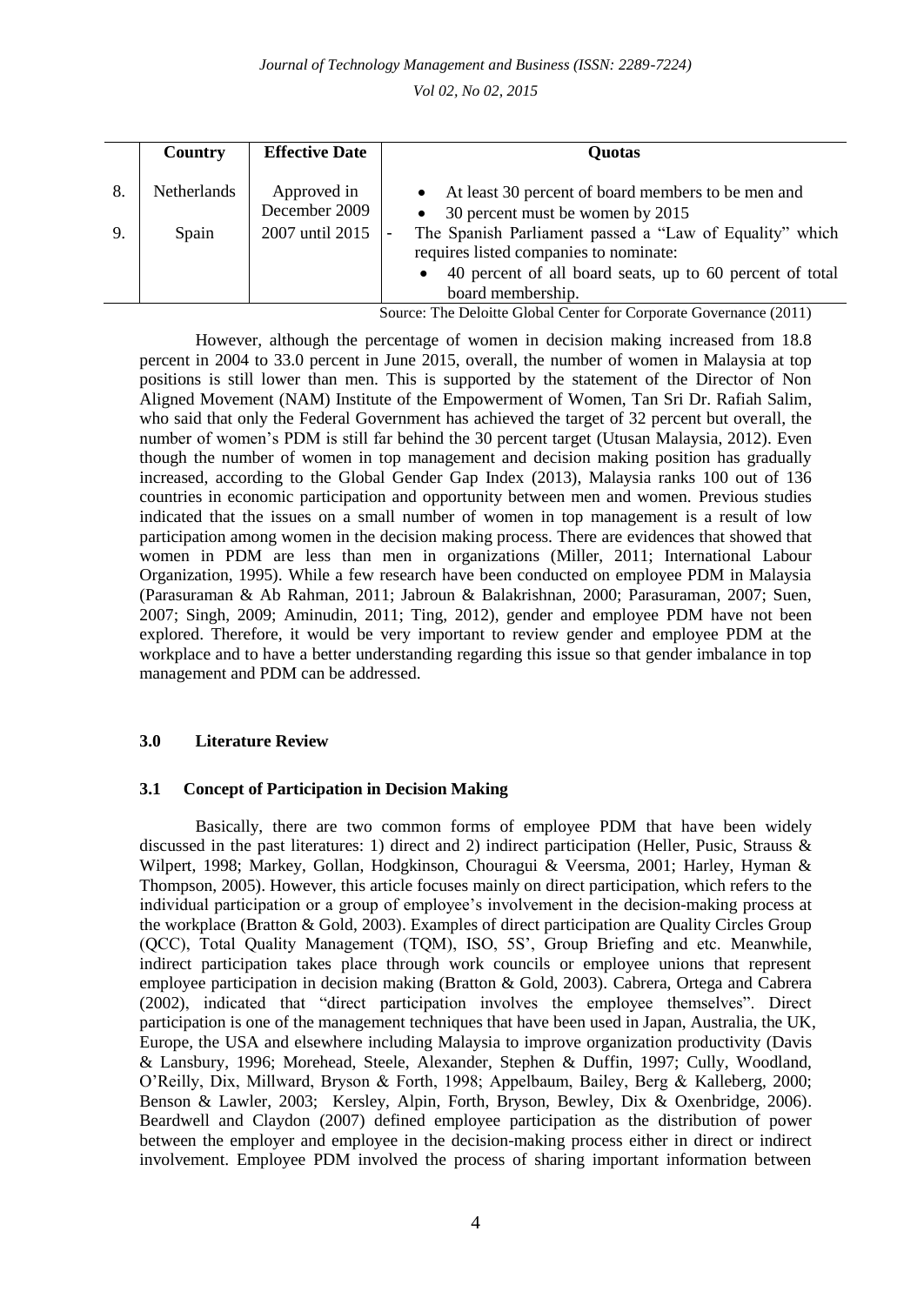managers and employees to generate new ideas and possible alternatives, planning process and evaluating results to achieve organization objectives (Scott-Ladd, Travaglione & Marshall, 2006).

# **3.2 Theories of PDM**

There are several theories that have been explained on employee PDM. For example, the cycles of control model (Ramsay, 1977; 1983; 1993), the contingency model (Vroom & Yetton, 1973), the expectancy model (Schuler, 1980), Theory X and Theory Y (McGregor, 1960) and organizational support theory (Eisenberger, Huntington, Hutchison & Sowa, 1986). The cycles of control model focuses on the relations between capital and labour based on a Marxist analysis of work in the UK. This theory explains different forms of employee participation over different economic cycles. Meanwhile, the contingency model developed by Vroom and Yetton (1973) focuses on leadership styles for group decision making. This model emphasizes on how leaders make a selection of the best decision making process for different situations. Furthermore, Schuler's (1980) expectancy model of PDM focuses on the effects of employee PDM on job satisfaction and job performance. This model also relates the role conflict and role ambiguity with PDM. On the other hand, Theory X and Y developed by Douglas McGregor (1960) in his book *The Human Side of Enterprise* focuses on manager's assumptions toward employees based on Theory X and Theory Y of human nature and behaviour. Theory X employee usually must be "controlled, directed or threatened with punishment to get them to put forth the adequate effort toward the achievement of organizational objectives" (McGregor, 1960, p. 34). In contrast, theory Y predicted that employees show positive behaviours at the workplace such as being more capable, have high job motivation, self-direction and self-control, creative, participate in decision making process and contribute to positive outcomes for the organization. Finally, Organizational Support Theory, which was developed by Eisenberger, Huntington, Hutchison and Sowa (1986), focuses more on the effects of organizational support perceived by employees from their managers. Work environment that encourages participation and sharing of knowledge will increase employee's opportunity to PDM. Moreover, according to Patriota (2009), employee's ability to PDM is directly or indirectly related to organizational support.

# **3.3 Gender and Participation in Decision Making (PDM)**

The findings on gender and employee PDM are mixed. A study conducted by Razali (1998) found that there is a significant difference in the level of PDM between women and men of non-management professional staff at the Malaysia Public Works Department (PWD). Other studies conducted by many researchers also found that there is a significant difference between men and women in PDM (eg. Olorunsola & Olayemi, 2011; Sarafidou & Chatziioannidis, 2013; Miller, 2010). However, most of these studies found that women have low PDM compared to men. For example, Sarafidou and Chatziioannidis (2013) found that women have low level of PDM than men. Razali (1998) in his study also found that male non-management professional staff members are found to have higher level of PDM compared to the female non-management professional staff. Other studies also indicated that women are less likely than men to see themselves as being involved in decision-making (Markey, Hodgkinson & Kowalczyk, 2002; Lizárraga, Baquedano & Cardelle-Elawar, 2007; Chalchissa & Emnet, 2013). Furthermore, Miller (2010) stated that women participate significantly less than men, especially in the area of technical and production decisions. However, there are also studies that found that women have shown more supportive behaviour towards the programmes that have been introduced by the organization compared to men (Collom, 2000). In contrast, some studies conducted by Sukirno and Siengthai (2011), Miller (2010; 2011), Adham (2011) found no significant difference between gender and PDM. In terms of the decision-making process, according to Schubert, Brown, Gysler and Brachinger (1999), women are less risk-averse than men while making decisions, so if the presence of women on boards is high, firms tend to run fewer risks (Jianakoplos & Bernasek,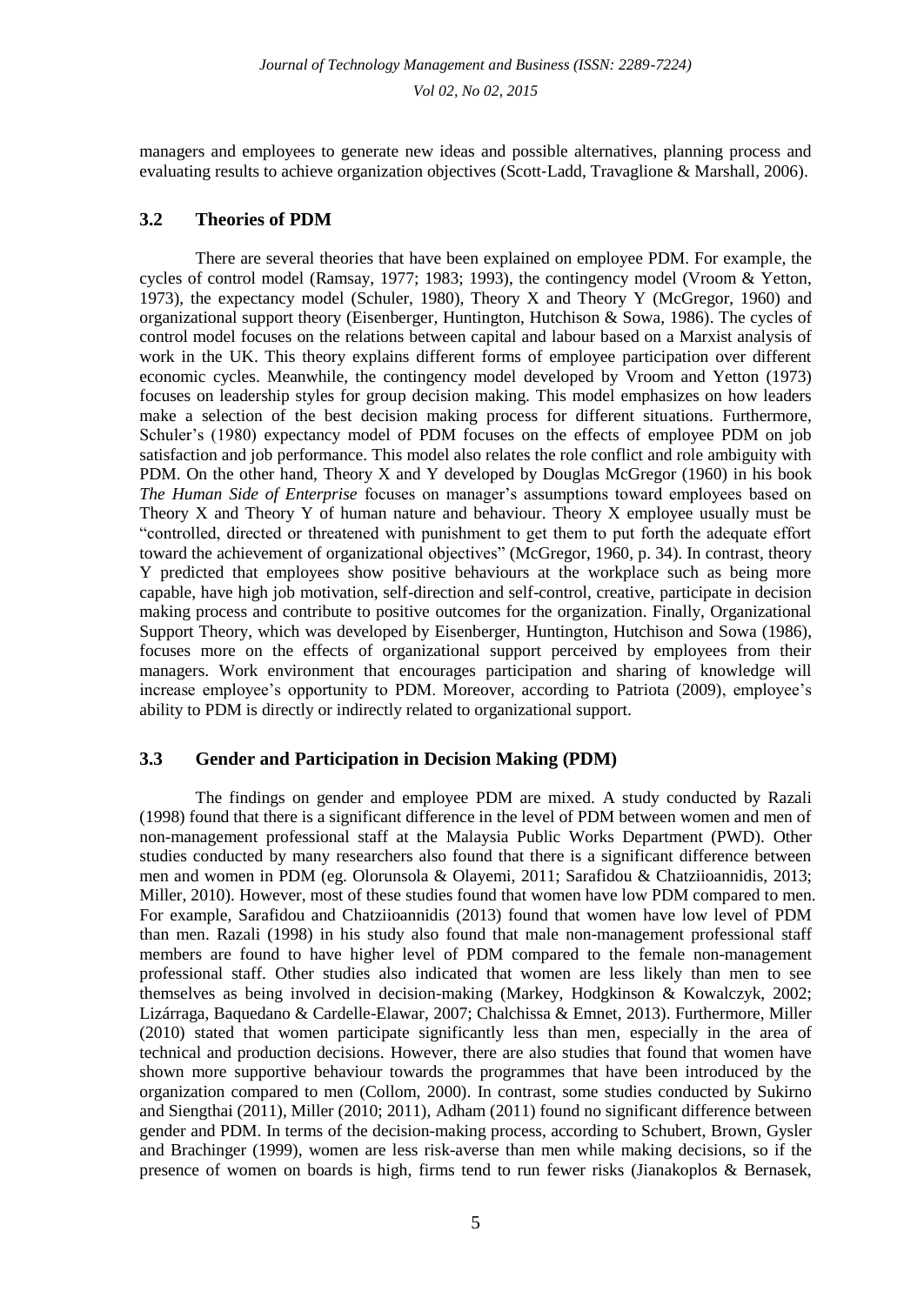1998; Smith, Smith & Verner, 2006; Olson & Currie, 1992). Lizarraga, Baquedano and Cardelle-Elawar (2007) indicated that women respondents are more concerned with uncertainty, place more value on time and money; more concerned about the consequences of the decision, the task factor, more emotions while making a decision and social pressure. In contrast, men are more focused on the information required to carry out the decision as well as the goals, and they are more motivated during the process and also feel more pressure in making a decision. Previous literature argued that gender diversity and balanced number of women and men in PDM lead to positive outcomes in the organization. As such, this can increase competitive advantages and reduce company bankruptcy costs (Wilson & Altanlar, 2009); reduce conflicts (Adams & Ferreira, 2009); reduce role ambiguity, role conflict, as well as enhance knowledge and job performance (Degeling, Hill, Kennedy, Coyle & Maxwell, 2000; Healy & McKay, 2000). Having an equal number of men and women in the boardroom leads to a more creative, innovative and improve quality of decision making. Adams and Ferreira (2009) examine the relation between gender diversity and board inputs and examine the relation between diversity and governance. The results showed that female directors have a significant impact on board inputs and firm outcomes. They also found that female directors have better attendance record than male directors and women are more likely to join monitoring committees than male directors. On the other hand, O'Reilly and Main (2010) examined the effects of women outside directors on firm performance and CEO compensation. The result of this study found no evidence that adding women outsiders to the board enhances corporate performance. A study by Zainal, Zulkifli and Saleh (2013) examines the trend of gender and nationality diversity of corporate board in top 300 Malaysian public listed firms over a five-year period from year 2005 to 2009. This study also identifies the difference in the characteristics of firms with women and foreign directors and those without women and foreign directors. Results showed only a little change in the presence of women directors and foreign directors over the five-year period.

#### **4.0 Methodology**

This is a preliminary study based on data from secondary sources that are related to employee PDM in organizations. Secondary data comprise of past studies and data from Department of Statistics Malaysia for the percentage of employed persons by occupation categories and sex; the percentage of labour force in Malaysia and Catalyst Women on Board Statistics. Due to the limitation of gender and PDM research especially in the Malaysian context, most of the data used in this review extracted from article journals in the year 2000 until 2014.

# **5.0 Conclusion**

The present study reviews the literature on gender especially among women in PDM at the workplace. Previous literature review supports the data of a small number of women in PDM not only in Malaysia but also around the world. Even though there are mixed findings on the differences between women and men in PDM, many studies found empirical evidence and significant differences between genders on PDM. Past studies also indicated that there are various implications of employee PDM. For examples, high PDM contributes to positive outcomes such as high job commitment, high job satisfaction, increase motivation, performance and job skills. On the other hand, low PDM leads to negative consequences like turnover, job stress, low performance and productivity. In term of gender, equal PDM at the workplace may enhance the number of women at the top management and decision making positions. Furthermore, balance number of women and men at the top management brings more benefits towards employees and organization.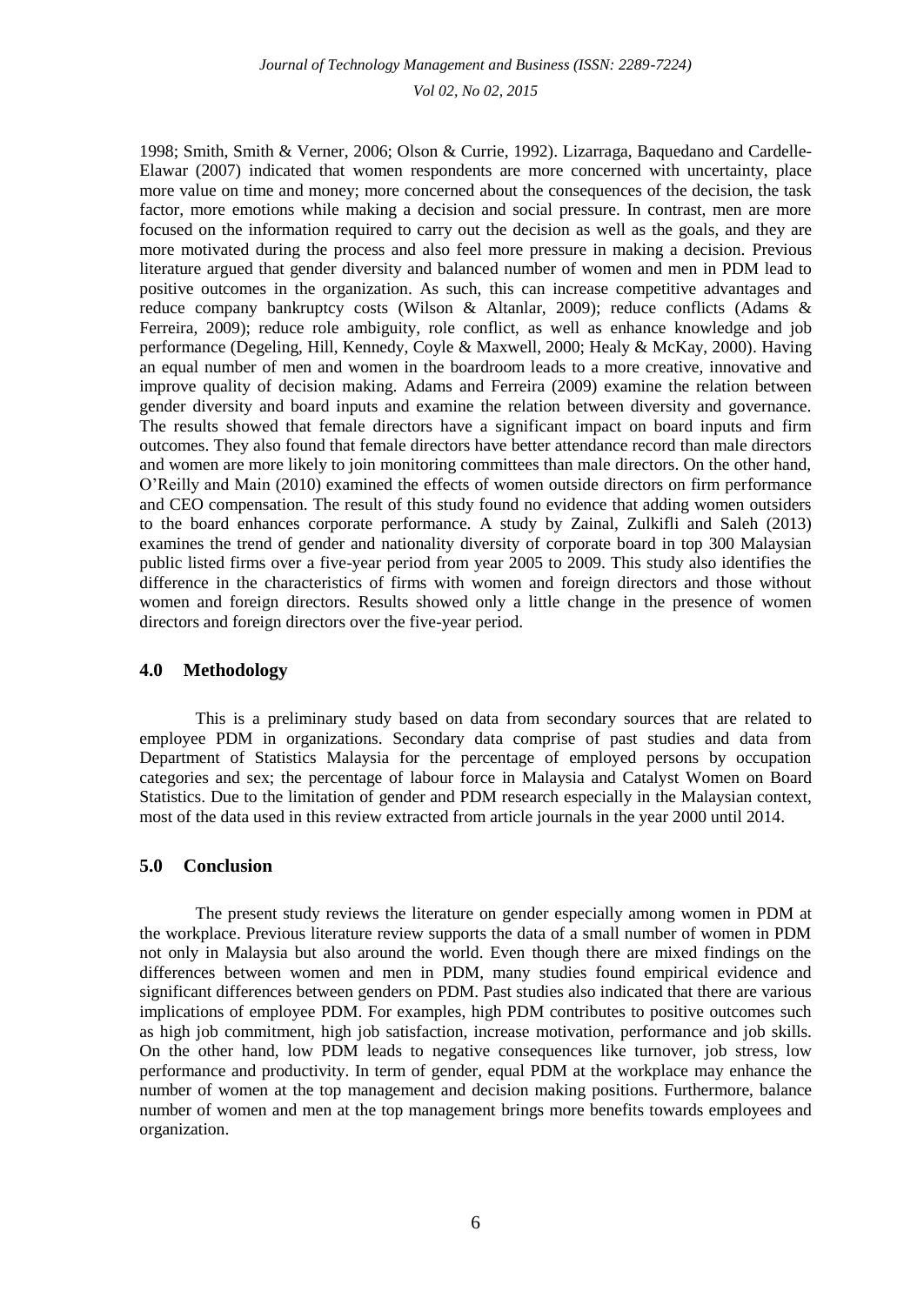*Journal of Technology Management and Business (ISSN: 2289-7224)* 

*Vol 02, No 02, 2015*

#### **References**

- Adams, R. & Ferreira, D. (2009). Women in the boardroom and their impact on governance and performance. *Journal of Financial Economics*, *94*(2), 291-309.
- Adham, A. (2011). Employee Involvement and its impact on job satisfaction and organisational commitment (evidence from the 2011 workplace employment relations study). *International Journal of Sciences: Basic and Applied Research (IJSBAR), 18*(2), 368-400.
- Aminudin, N. (2011). Gender and employee involvement in Malaysia. *Jurnal Pengurusan, 32,* 73-82.
- Appelbaum, E., Bailey, T., Berg, P., & Kalleberg, A.L. (2000). *Manufacturing advantage: Why high performance work systems pay off*. New York: ILR Press: Ithaca.
- Awotua-Efebo, E. B. (1999). *Effective teaching principles and practice*. Port Harcourt: Pen Graphics.
- Beardwell, J. & Claydon, T. (2007). *Human resource management: A contemporary approach*. Pearson Education.
- Benson, G. S. & Lawler, E. E. (2003). Employee involvement: Utilization, impacts, and future prospects. In D. Holman, T. D. Wall, C. W. Clegg, P. Sparrow & A. Howard (Eds.), *The new workplace: A guide to the human impact of modern working practices* (pp. 155- 173). New York: John Wiley & Sons, Ltd.
- Bratton, J. & Gold, J. (2003). *Human resource management, theory and practice*. New York: Palgrave Macmillan.
- Cabrera, E. L., Ortega, J., & Cabrera, A. (2002). *An exploration of factors that influence employee participation in Europe. Universidad Carlos III de Madrid, Spain*. <http://airanecon.usyd.edu.au/parasuraman.pdf>

Catalyst Board Seats Held by Women by Country 2011. Catalyst, New York.

Catalyst Board Seats Held by Women by Country 2012. Catalyst, New York.

Catalyst Board Seats Held by Women by Country 2013. Catalyst, New York.

Catalyst Board Seats Held by Women by Country 2014. Catalyst, New York.

Chalchissa & Emnet. (2013). Women's involvement as an effective management tool in decisionmaking in Oromia region's public organizations. *Journal of Business Management and Accounts*, *2*(4), 36-42.

- Collom E. (2000). Worker control: The bases of women's support. *Economic and Industrial Democracy, 21*(2), 211–235.
- Cully, M., Woodland, S., O'Reilly, A., Dix, G., Millward, N., Bryson, A., & Forth, J. (1998). *The 1998 workplace employee relations survey – first findings, department of trade and industry:* London. http://www.dti.gov.uk/IR/emar/ffind.pdf.
- Davis, E. M. & Lansbury, R. D. (1996). *Managing together: Consultation and participation in the workplace Melbourne*. Sydney: Longman.

Degeling, P., Hill, M., Kennedy, J., Coyle, B., & Maxwell, S. (2000). A cross-national study of differences in the identities of nursing in England and Australia and how this has affected nurses' capacity to respond to hospital reform. *Nursing Inquiry, 7,* 120-35. Department of Statistics Malaysia: Labour Force Survey Report, Malaysia 2011 Department of Statistics Malaysia: Labour Force Survey Report, Malaysia 2012

- 
- Department of Statistics Malaysia: Labour Force Survey Report, Malaysia 2013
- Department of Statistics Malaysia: Labour Force Survey Report, Malaysia 2014

Eisenberger, R., Huntington, R., Hutchison, S., & Sowa, D. (1986). Perceived organizational support. *Journal of Applied Psychology, 71*(3), 500-507.

- Harley, B., Hyman, J., & Thompson, T. (2005). *Participation and democracy at work; essay in honour of Harvie Ramsay*. New York: Palgrave Macmillian.
- Healy, C. M. & McKay, M. F. (2000). Nursing stress: The effects of coping strategies and job satisfaction in a sample of Australian nurses. *Journal of Advanced Nursing, 31*(3), 681-8.
- Heller, F. E., Pusic, G., Strauss, & Wilpert, B. (1998). *Organisational participation: Myth and reality*. New York: Oxford University Press.
- Helms, M. M. (2006). *Theory X and theory, encyclopedia of management education*. Retrieved November 1, 2008 from http://www.enotes.com/managementencyclopedia/ theory-x-theory-y.
- International Labour Organization 1995.
- Ismail, M. & Ibrahim, M. (2008). Barriers to career progression faced by women: Evidence from a Malaysian multinational oil company. *Gender in Management: An International Journal, 23*(1), 51-66.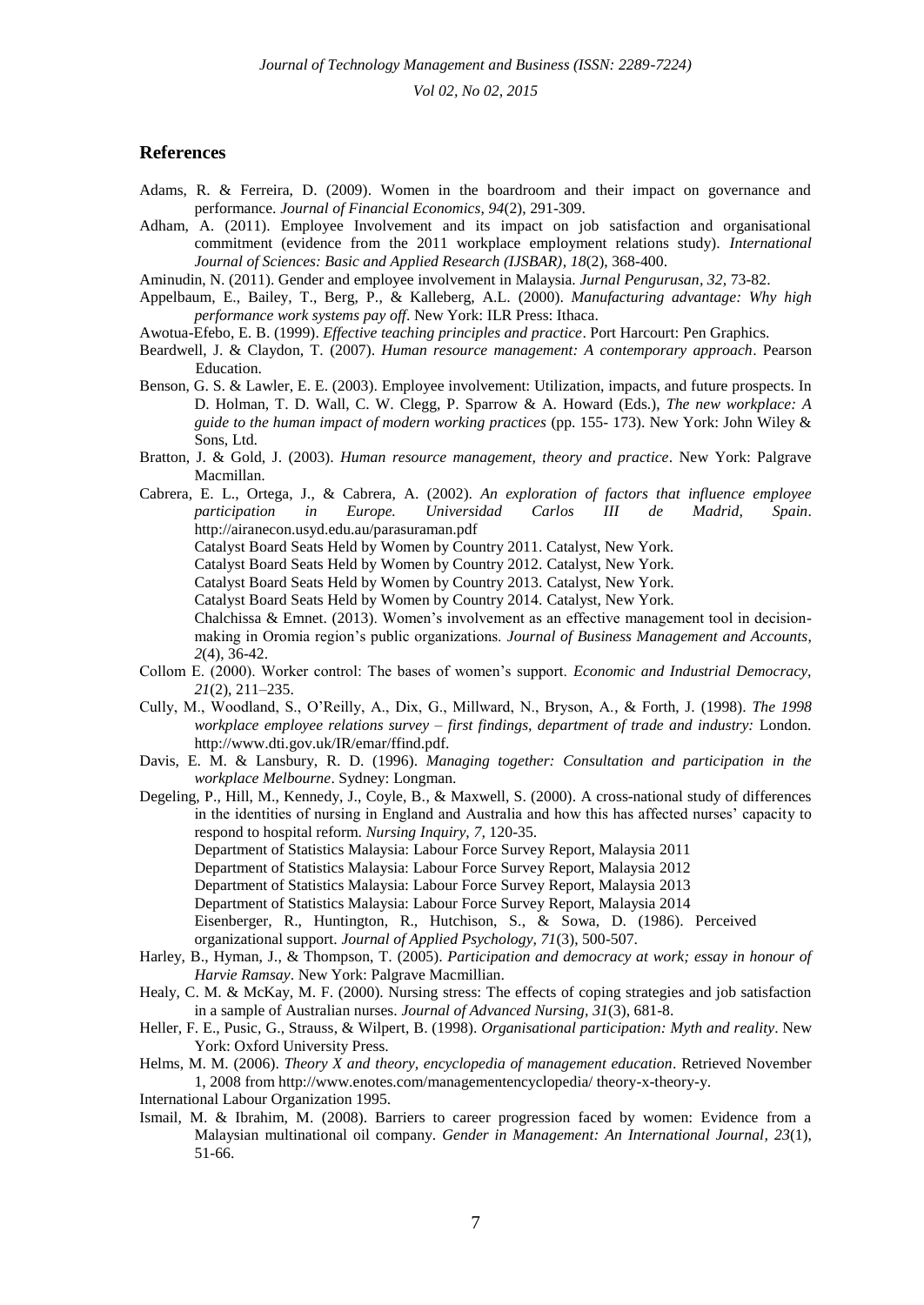- Jabroun, N. & Balakrishnan, V. (2000). Participation and job performance in the Malaysian public service department. *International Journal of Commerce and Management, 10*(3/4), 56-66.
- Jacobs, P. & Schain, L. (2009). Professional women: The continuing struggle for acceptance and equality. *Journal of Academic and Business Ethics, 1*(1), 98–111.

Jianakoplos N. A. & Bernasek A. (1998). Are women more risk averse?. *Economic Inquiry, 36*(4), 620-630.

- Kersley, B., Alpin, C., Forth, J., Bryson, A., Bewley, H., Dix, G., & Oxenbridge, S. (2006). *Inside the workplace: Findings from the 2004 workplace employment relations survey*. London: Routledge.
- Lipman, P. (1997). Restructuring in context: A case study of teacher participation and the dynamics of ideology, race and power. *American Education Research Journal, 34*(1), 3-37.
- Lizárraga, M. S., Baquedano, M. S. & Cardelle-Elawar, Y. M. (2007). Factors that affect decision making: Gender and age differences. *International Journal of Psychology and Psychological Therapy,* 381- 391.

Luthans, F. (2005). *Organisational behavior* (10th ed.). New Yolk: McGraw-Hill Irwin.

- Markey, R., Gollan, P., Hodgkinson, A., Chouragui, A., & Veersma, U. (2001). *Models of employee participation in a changing global environment: Diversity and interaction.* Aldershot: Ashgate.
- Markey, R., Hodgkinson, A., & Kowalczyk, J. (2002). Gender, part-time employment and employee participation in Australian workplaces. *Employee Relations, 24*(1/2), 129- 150.

McGregor, D. (1960). *The Human Side of Enterprise*. McGraw-Hill: New York, NY.

- Miller, G. (2010). '*Gender trouble': Investigating gender and economic democracy in worker cooperatives in the United States*. *Review of Radical Political Economics* (in press).
- Miller, G. R. (2011). Gender and participation in decision-making in labor-managed firms: The context of the USA. *Economic and Industrial Democracy, 32*(1), 87-113.
- Moorhead, G. & GrifCin, R. (2004). *Organisational behaviour: Managing people and organizations* (7th ed.). Boston: Houghton Mifflin Company.
- Morehead, A., Steele, M., Alexander, M., Stephen, K., & Duffin, L. (1997). *Changes at work: The 1995 Australian workplace industrial relations survey*. Melbourne: Longman.
- Ninth Malaysian Plan (2004)
- Ninth Malaysian Plan (2011)
- O'Reilly, C. A. & Main, B. G. M. (2010). Economic and psychological perspectives on CEO compensation: A review and synthesis. *Industrial and Corporate Change, 19*, 1-38.
- Olorunsola, E. O. & Olayemi, A. O. (2011). Teacher's participation in decision making process in Secondary schools in Ekiti State, Nigeria. *International Journal of Education Administration and Policy Studies*, *3*(6), 78-84.
- Olson, S. F. & Currie, H. M. (1992). Female entrepreneurs: Personal value systems and business strategies in a male-dominated industry. *Journal of Small Business Management, 30*(1), 49-58.
- Parasuraman, B. & Ab Rahman, B. (2011). Employee participation in the public sector in Malaysia: A general overview. *Journal of Arts Science & Commerce ISSN, 2229*(4686), 4686.
- Parasuraman, B. (2007). An examination of employee participation in the private sector: Malaysian case studies. University of Wollongong Thesis Collection
- Patriota, D. (2009). Employee retention: An integrative view of supportive human resource practices and perceived organizational support. Master thesis: Uppsala University.
- Ramsay, H. (1977). Cycles of control. *Sociology, 11*, 481-506.
- Ramsay, H. (1983). Evolution or cycle? Worker participation in the 1970s and 1980s. In C. Crouch, & F. Heller (Ed.). *International Year Book of Organizational Democracy*. Chichester: John Wiley.
- Ramsay, H. (1993). Recycled waste? Debating the analysis of worker participation: A response to Ackers et al. *Industrial Relations Journal, 24*, 76-80.
- Razali Mat Zin. (1998). *Participative decision making in the public sector*. Universiti Kebangsaan Malaysia.
- Sarafidou, J-O. & Chatziioannidis, G. (2013). Teacher participation in decision making and its impact on school and teachers. *International Journal of Educational Management, 27,* 170–183.
- Schubert, R., Gysler, M., Brown, M., & Brachinger, H. W. (1999). Financial decision-making: Are women really more risk averse?. *American Economic Review Papers and Proceedings, 89,* 381–385.
- Schuler, R. S. (1980). A role and expectancy model of participation in decision making. *Academy of Management Journal, 23*, 331-340.
- Scott-Ladd, B., Travaglione, A., & Marshall, V. (2006). Causal inferences between participation in decision making, task attributes, work effort, rewards, job satisfaction and commitment. *Leadership & Organization Development Journal, 27*(5), 399-414.